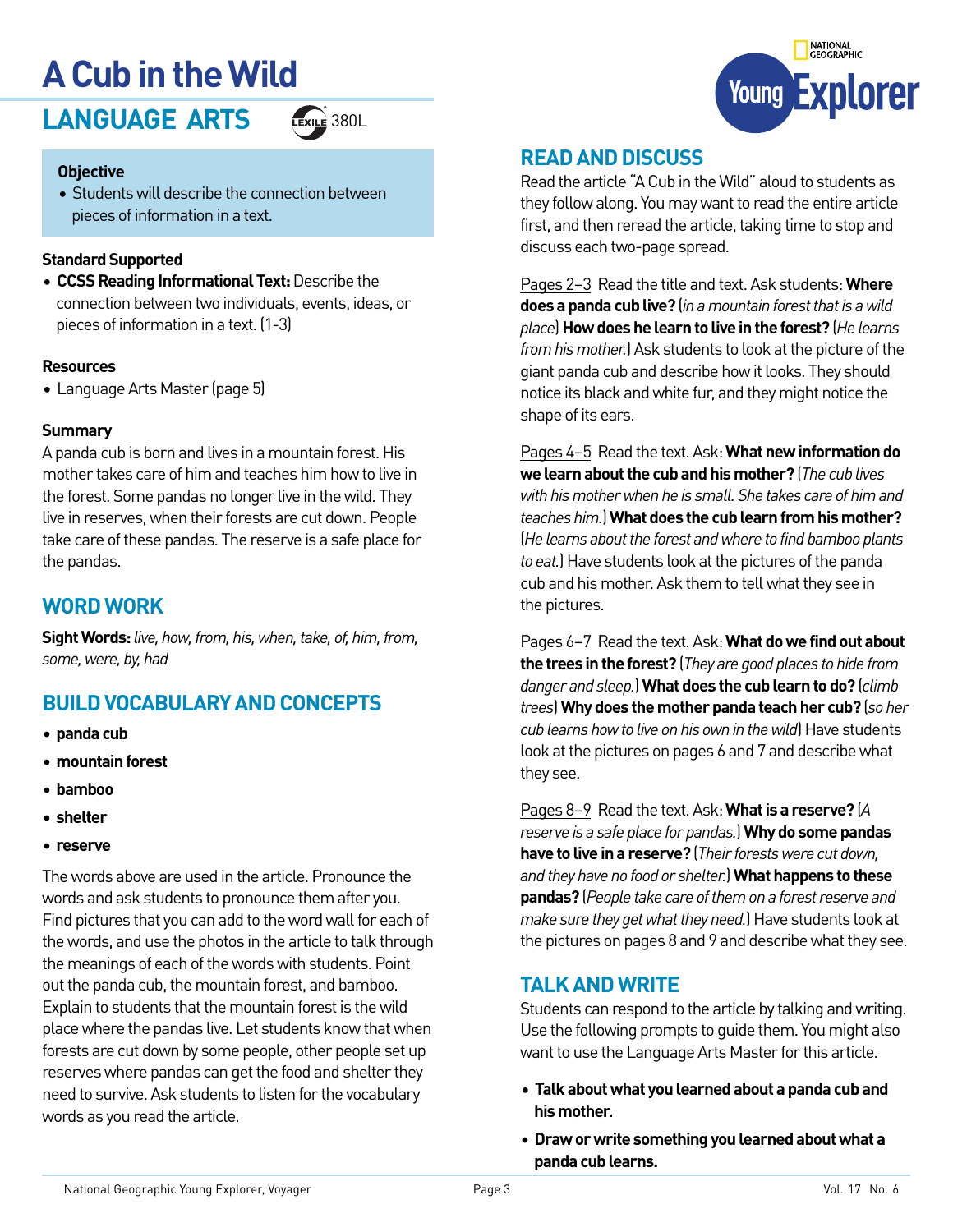# **A Cub in the Wild**

## **SCIENCE**

#### **Objective**

- Students will learn how panda mothers help their cubs.
- Students will understand that people can come up with solutions to problems.

#### **Standard Supported**

• **NGSS LS1.B: Growth and Development of Organisms:** Adult plants and animals can have young. In many kinds of animals, parents and the offspring themselves engage in behaviors that help the offspring to survive. (1-LS1-2)

#### **Learning Framework Key Focus Area**

• **Skills:** *National Geographic kids can:* SOLVE PROBLEMS by generating, evaluating, and implementing solutions after identifying alternatives, weighing trade-offs, and making well-reasoned decisions.

#### **Resources**

- A Panda Cub's First Year poster (Teacher's Edition)
- Science Master (page 6)

#### **Science Background**

The giant panda is one of the rarest mammals, and only about 1,500 survive in the wild in remote bamboo forests in the mountains in central China. Giant pandas eat mostly bamboo shoots and leaves, eating nearly 12 hours every day. They have to eat a lot and very fast to stay healthy. The average life span of giant pandas in the wild is 20 years. They weigh about 300 pounds and are about 4-5 feet in length/height. Giant pandas are excellent at climbing trees and are also good swimmers.

#### **ENGAGE**

Find pictures of pandas in the wild, including pictures of pandas climbing trees, eating bamboo, and sitting and lying in different positions. Ask students to turn and talk with a partner to describe the pandas and their surroundings.



#### **EXPLORE**

As a class, come up with questions you'd like to ask to find out about giant pandas. Some examples of questions are:

•

#### **EXPLAIN**

After reading, have students discuss what they found out about giant pandas and if all of their questions have been answered. If not, be sure to research with students to find the answers to their unanswered questions.

- A mountain forest is where a panda cub lives.
- When the cub is small, he lives with his mother. She teaches him and takes care of him.
- The cub learns where to find bamboo plants to eat.
- He learns how to climb trees. They are good places to hide and to sleep.
- The cub learns how to live, so he can live on his own.
- Some pandas whose forests have been cut down live on reserves. Reserves are safe places.
- People take care of pandas on the reserves.

#### **ELABORATE**

#### **Extend Your Thinking**

Review the activity on the back cover of the student magazine. Discuss what responsibility is. Brainstorm a list of ways people can be responsible and help save ocean animals. Divide the class into small groups. Ask each group to pick one animal and record facts about their animal. Then choose an idea from the activity or another idea from National Geographic Kid's "Mission Animal Rescue Fundraising Kit" at *[http://images.](http://images.nationalgeographic.com/wpf/media-content/file/MAR_Fundraising_Kit-cb1402327097.pdf) [nationalgeographic.com/wpf/media-content/file/MAR\\_](http://images.nationalgeographic.com/wpf/media-content/file/MAR_Fundraising_Kit-cb1402327097.pdf) [Fundraising\\_Kit-cb1402327097.pdf](http://images.nationalgeographic.com/wpf/media-content/file/MAR_Fundraising_Kit-cb1402327097.pdf)*. Provide supplies, and give groups time to complete their projects.

#### **EVALUATE**

Assess students' understanding with the Science Master for this article. You might also use the following prompts.

- **What is one thing a panda cub learns from his mother?**
- **• Describe how people help some pandas.**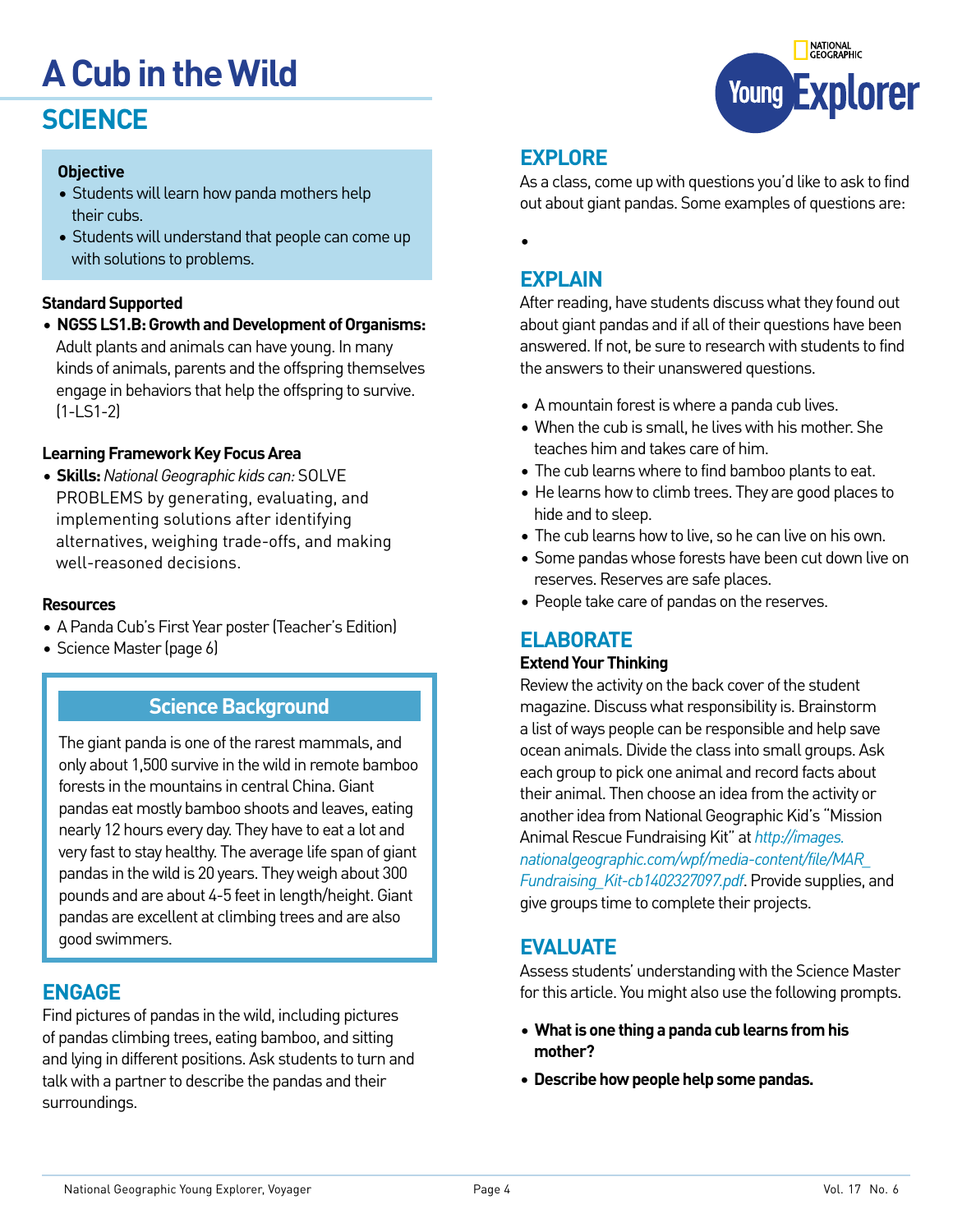| ٢      |  |
|--------|--|
|        |  |
| ŕ<br>í |  |
|        |  |
|        |  |

# A Panda Cub Grows **LANGUAGE ARTS: A Panda Cub Grows** LANGUAGE ARTS:

Look at the chart. Write the answers to the questions. Look at the chart. Write the answers to the questions.

|  | At 6 months, a cub<br>starts to walk and<br>climb trees. |
|--|----------------------------------------------------------|
|  | At 3 months, a cub<br>starts to crawl.                   |
|  | is   At 6 weeks, a cub's<br>eyes are open.               |
|  | At 3 weeks, a cub<br>covered in fur.                     |
|  | born, it doesn't<br>have much fur.<br>When a cub is      |

1. When does a cub crawl?<br>2. When do a cub's eyes open?<br>2. When do a cub's eyes open?<br>3. When can a cub walk?<br>3. When can a cub walk?

Vol. 17 No. 6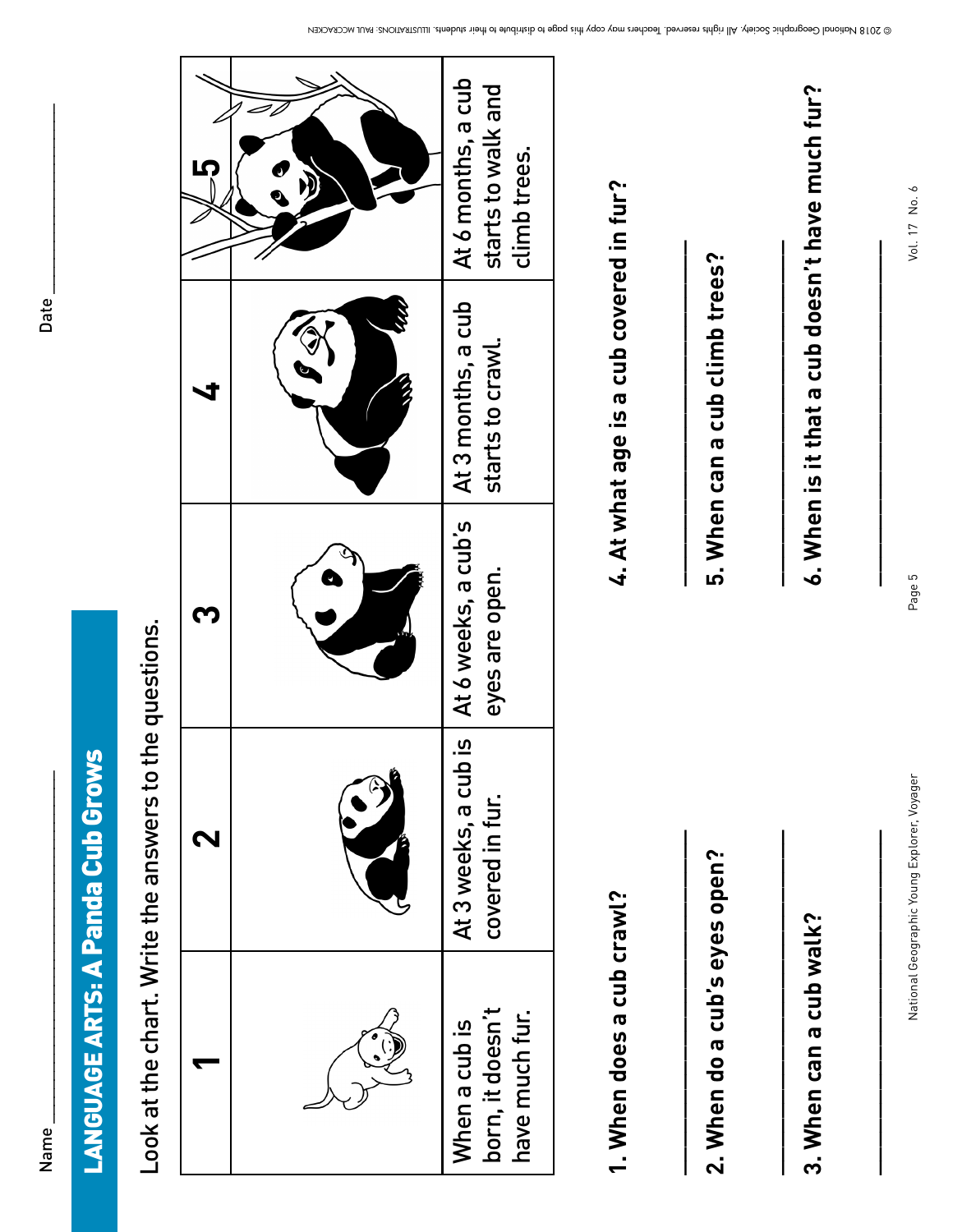### SCIENCE: A Mother Teaches Her Cub

Draw a panda cub and its mother. Show something the mother teaches her cub. Write about your drawing.